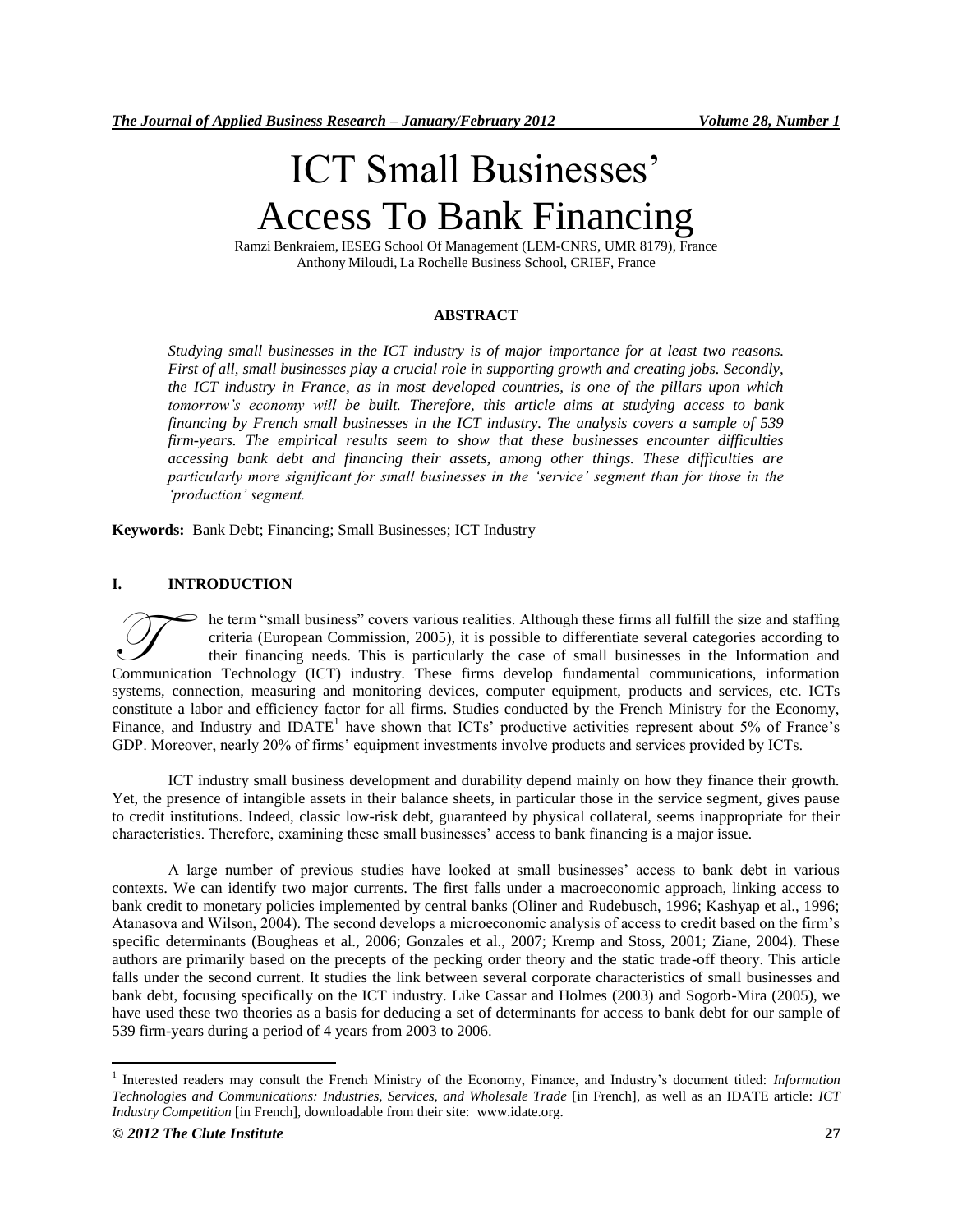## *The Journal of Applied Business Research – January/February 2012 Volume 28, Number 1*

The empirical results seem to show that these businesses encounter difficulties accessing bank debt and financing their assets, among other things. These difficulties seem particularly more significant for small businesses in the 'service' segment than for those in the 'production' segment. These results may interest researchers and finance professionals while contributing to a better understanding of access to bank financing by small business in the ICT industry. They may also be used by governmental authorities during a period when small business financing is primordial (Aubier and Cherbonnier, 2007).

The rest of the paper is organized as follows: Section 2 presents the theoretical background for deducing determinants of access to bank financing by small business in the ICT industry. Section 3 presents the data as well as the methodology deployed in this study. Section 4 conveys the empirical results obtained. Lastly, Section 5 presents the conclusion.

# **II. THEORETICAL FRAMEWORK**

As outlined above, the static-trade off and pecking-order theories are used to deduce determinants of accessing bank debt by small businesses in the ICT industry. This issue is strategic. Indeed, taking into account the importance of developing ICTs for the economy, it seems fundamental to focus on the extent and range of these theories for this group of firms.

The trade-off theory provides an explanation of how firms maximize their shareholder value by determining an optimal debt ratio. This theory is based on arbitrating the costs of bankruptcy, agency costs, savings garnered by using debt, in the form of tax write-offs for interest. It takes three factors into consideration: tax savings, the cost of financial distress, and agency costs (Jensen and Meckling, 1976). Financial distress costs include direct and indirect costs related to the liquidation and reorganization process when firms are subject to recovery proceedings. Such costs may be significantly higher for small businesses (Andrade and Kaplan, 1998). They vary based on industry, size, and tangibility of assets. These costs occur when the firm is confronted with conflicts of interest between its various stakeholders, particularly between directors and capital contributors. When the company takes on debt, a conflict of interest may occur since investment decisions have different consequences on the value of own capital and the debt. In this context, directors may make decisions in favor of shareholders but detrimental to creditors.

The static-trade off theory developed by Myers (1984) and Myers and Majluf (1984) proposes that firms have a preferential order for financing. In particular, this theory highlights the fact that managers have more information than the capital contributors with regards to the financial decisions affecting the firm. This informational asymmetry between managers, creditors, and shareholders is at the heart of this approach. Firms favor self-financing above all, then short-term debt, followed by long-term debt, and lastly issuing stock. Therefore, this theory explains why the least profitable firms are generally those with the most debt since they do not have sufficient internal financial resources.

This theoretical development may be adapted to small businesses in the ICT industry. These firms reflect a certain number of specificities. In particular, their economic model is based on innovation and developing human capital. These elements induce greater risk-taking for funds contributors particularly due to the uncertain return on investment. This attitude of creditors with regards to ICT industry small business risk may be explained firstly by the likelihood of bankruptcy. Indeed the direct and indirect costs of bankruptcy may be particularly important. These firms' assets are primarily immaterial, difficultly transferrable if the company is liquidated. In this context, managers, wishing to maximize shareholder value, will be incited to make more risky investments since they are potentially more profitable. Therefore, the agency costs increase between managers-shareholders and creditors. The presence of financial distress and agency costs may explain why certain ICT firms have a relatively low debt level.

This low debt level for small businesses in the ICT industry may also be explained by the existence of a credit rationing phenomenon. This phenomenon also arises from the informational asymmetry between lenders (creditors) and borrowers (managers). Stiglitz and Weiss (1981) precise that this rationing results from the difficulty banks have evaluating the risk of investment projects due to a lack of reliable information about firms. Their only adjustment variable remains setting the interest rate. In reality, banks offer an average interest rate and ration the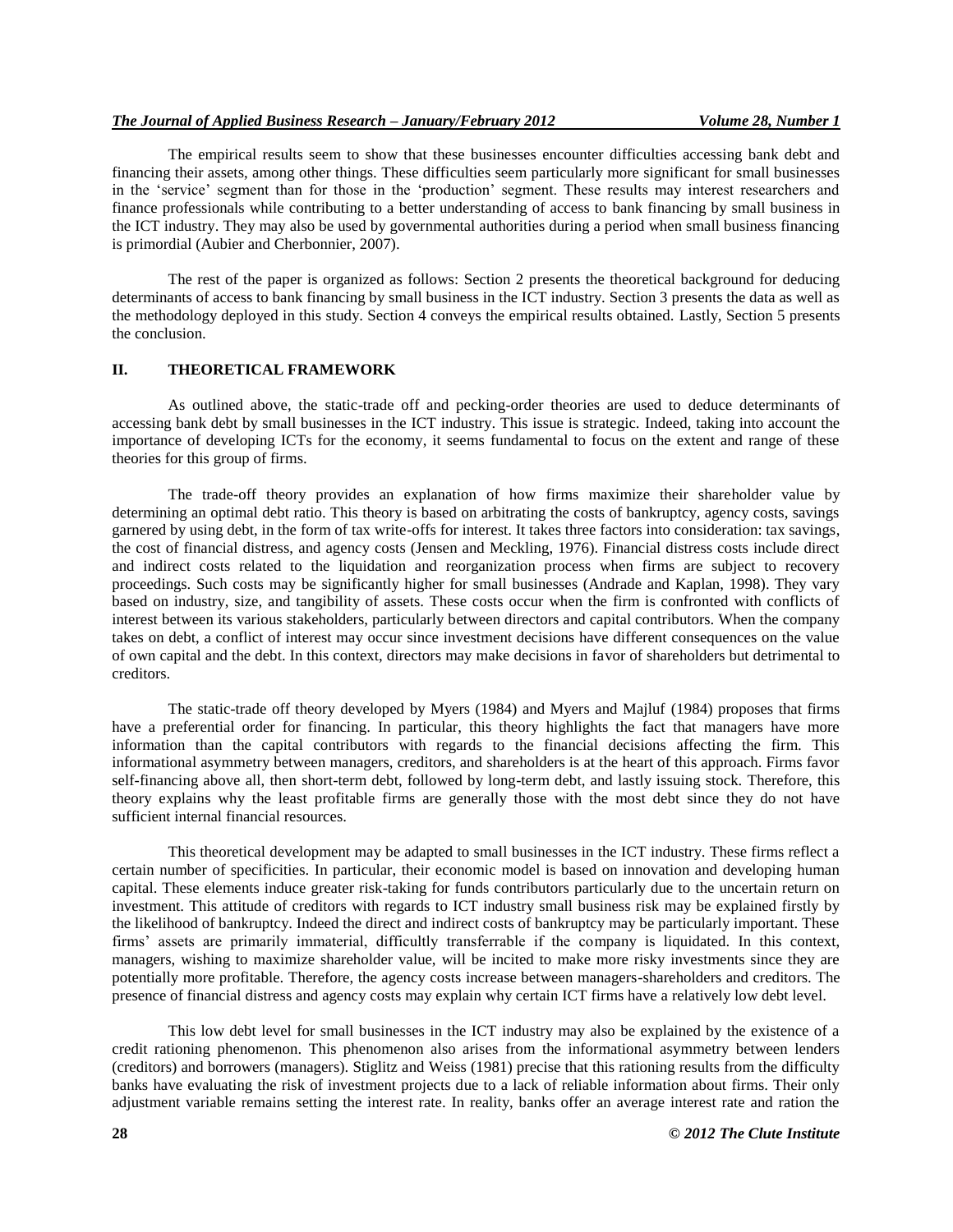most risky borrowers. So the availability of debt is directly related to the risk. This notion of risk may affect the prediction of both the static trade-off and pecking order theories by increasing bankruptcy and agency costs.

In-line with some previous studies (Drobandz and Fix, 2005; Cassar and Holmes, 2003, etc.), these two static trade-off and pecking order theories are implemented to deduce the characteristics of small businesses deemed to be determinant of bank financing. So, several variables are considered, i.e. total assets (TA), profitability (PR), sales growth (GR), asset tangibility (AT), earnings volatility (VO) and investment opportunities (IO).

Total assets may mean greater stability and less risk for banks. A positive relationship is expected between total assets and bank financing (Chittenden et al., 1996 and Michaelas and al., 1999).

Profitability may facilitate access to bank debt for small businesses. However, these firms may prefer to finance their investment projects using their internal resources since bank debt, like external resources, is costly in terms of control and independence. This reasoning supports a negative relationship between ICT industry small businesses" profitability and bank debt (Chittenden et al., 1996; Jordan et al., 1998; Michaelas et al., 1999).

Asset tangibility may increase the firm"s liquidation value thereby reducing the risk for funds contributors. Tangibility should therefore be positively related to the firm"s bank debt (Jordan et al., 1998; Michaelas et al., 1999; Cassar and Holmes, 2003).

Earnings volatility may also increase the risk of insolvency in the eyes of banks. It may also increase information asymmetry issues between managers and lenders since the later will have problems with high volatility in anticipating future results (DeAngelo and Masulis, 1980). Volatility must therefore have a negative relationship with the bank debt.

Lastly, several previous studies have used Tobin"s Q ratio to identify investment opportunities (Gugler et al., 2004; Blose and Sheih, 1997). This ratio, defined as the ratio between the firm"s market value and accounting value, is used as a measurement of investment opportunities. An average of this ratio greater than 1 means that the firm presents profitable investment opportunities and *vice versa* (Lang and Litzenberger, 1989). A high level in this ratio may reveal significant financing needs. Consequently, this ratio should be positively correlated to bank debt.

# **III. METHOD AND DATA COLLECTION**

# **Data Collection**

The financial information used in this study comes from Diane. This database includes, among other things, financial reports of French companies listed on the Paris stock exchange. The starting sample is composed of all non-financial small businesses, or assimilated, available during the 4 year period from 2003 to 2006. Companies with missing data have been excluded. Then, we extracted firms from the ICT industry. Moreover, we have excluded all those small businesses undergoing recovery proceedings in order to prevent the presence of aberrant data during statistical processing. In the end, the sample is composed of 539 firm-years employing less than 250 people, with sales under €50 million, and whose balance sheet does not exceed €43 million (European Commission  $\frac{1}{2}$ criteria, 2005<sup>2</sup>).

#### **Method**

 $\overline{a}$ 

The empirical analysis is based on two multiple regression models presented below that we estimate for the entire study period (pooled regression) using the ordinary least squares (OLS) approach. We use the OLS approach in order to facilitate comparing this article"s results with previous studies (Cassar and Holmes, 2003, Sogorb-Mira, 2005, etc.).

<sup>2</sup> European Commission (2005), *The New SME Definition: User Guide and Model Declaration*, (downloadable at the following address[: http://ec.europa.eu/enterprise/enterprise\\_policy/sme\\_definition/sme\\_user\\_guide.pdf\)](http://ec.europa.eu/enterprise/enterprise_policy/sme_definition/sme_user_guide.pdf).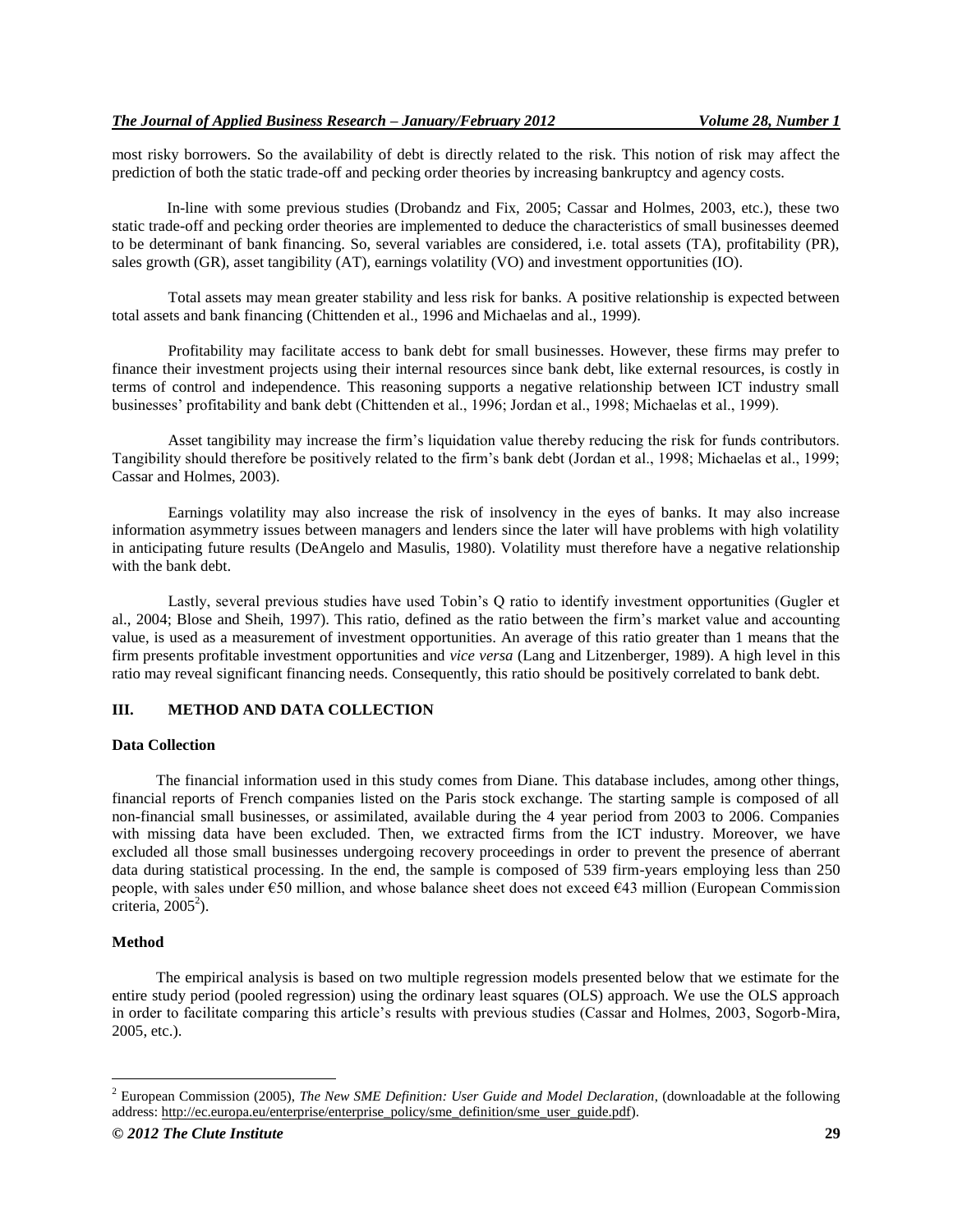Model [1]:

$$
BD_{it} = \alpha_0 + \alpha_1 TA_{it} + \alpha_2 PR_{it} + \alpha_3 GR_{it} + \alpha_4 TA_{it} + \alpha_5 VO_{it} + \alpha_6 IO_{it} + \sum_{k=2004}^{2006} \alpha_k Year K + \epsilon_{it}
$$

Model [2]:

 $BD_{it} = \beta_0 + \beta_1 SI + \beta_2 (PI \times TA)_{it} + \beta_3 (SI \times TA)_{it} + \beta_4 (PI \times PR)_{it} + \beta_5 (SI \times PR)_{it} + \beta_6 (PI \times GR)_{it}$  $+ \ \beta _7\left( \text{SI} \ge \text{GR} \right)_{it} + \beta _8\left( \text{PI} \ge \text{TA} \right)_{it} + \beta _9\left( \text{SI} \ge \text{TA} \right)_{it} + \beta _{10}\left( \text{PI} \ge \text{VO} \right)_{it} + \beta _{11}\left( \text{SI} \ge \text{VO} \right)_{it} + \beta _{12}\left( \text{SI} \ge \text{IO} \right)_{it}$ +  $\beta_{13}$  (PI x OI)<sub>it</sub> +  $\sum_{k=200}^{2006}$  $k = 2004$  $\alpha_{K}$  Year K +  $\varepsilon_{it}$ 

The dependant variable is, for each small business *i*, year *t*, defined as follows:

 $BD = Financial bank debt divided by total assets;$ 

This variable is analyzed as a bank financing ratio, where the numerator is formed of all bank debts and the denominator by total assets. Bougheas et al. (2006) specify that this ratio constitutes a good approximation of small businesses" access to bank credit and apply it to study a sample of English small businesses.

The first model examines the relationship between bank debt and corporate characteristics of small businesses in the ICT industry. The independent variables for this first model are total assets (TA), profitability (PR), sales growth (GR), tangibility of assets (TA), earnings volatility (VO) and investment opportunities (IO).

These variables are, for each small business *i*, year *t*, defined as follows:

- $TA = Ln (total assets);$
- **PR** = ROA (*return on assets*), net income divided by total assets;
- $GR = sales$  growth;
- $TA = \text{tangle assets}$  divided by total assets;
- $VO = Net$  profit variation factor;
- IO = Tobin"s Q ratio.
- $\sum_{k=200}^{2006}$  $\alpha_K$  Year K = dichotomous variables for years 2004 to 2006;
- $k = 2004$
- $\epsilon$ it = residuals.

The second model involves the same independent variables seen above with the addition of dichotomous variables for small business in the "service" (SI) or "production" (PI) industries as well as the interaction factors between these two dichotomous variables and the bank debt studied determinants.

The additional variables for the second model are, for each small business i, year t, defined as follows:

- $SI = 1$  if the small business is part of the ICT service industry, 0 otherwise;
- $PI = 1$  if the small business is part of the ICT production industry, 0 otherwise;
- The other variables are the interaction factors between the various studied determinants and the two dichotomous variables: SI and PI;

Note that the second model provides a deeper analysis. It attempts to examine the possible differences in the ICT industry between the two major service and production segments. These two segments may present risk levels evaluated differently by banking firms. Indeed, the economic model for service segment small businesses, in comparison with the production segment, is probably based more on the existence of intangible assets and development of human capital. These elements induce greater risk-taking for banks particularly due to the uncertain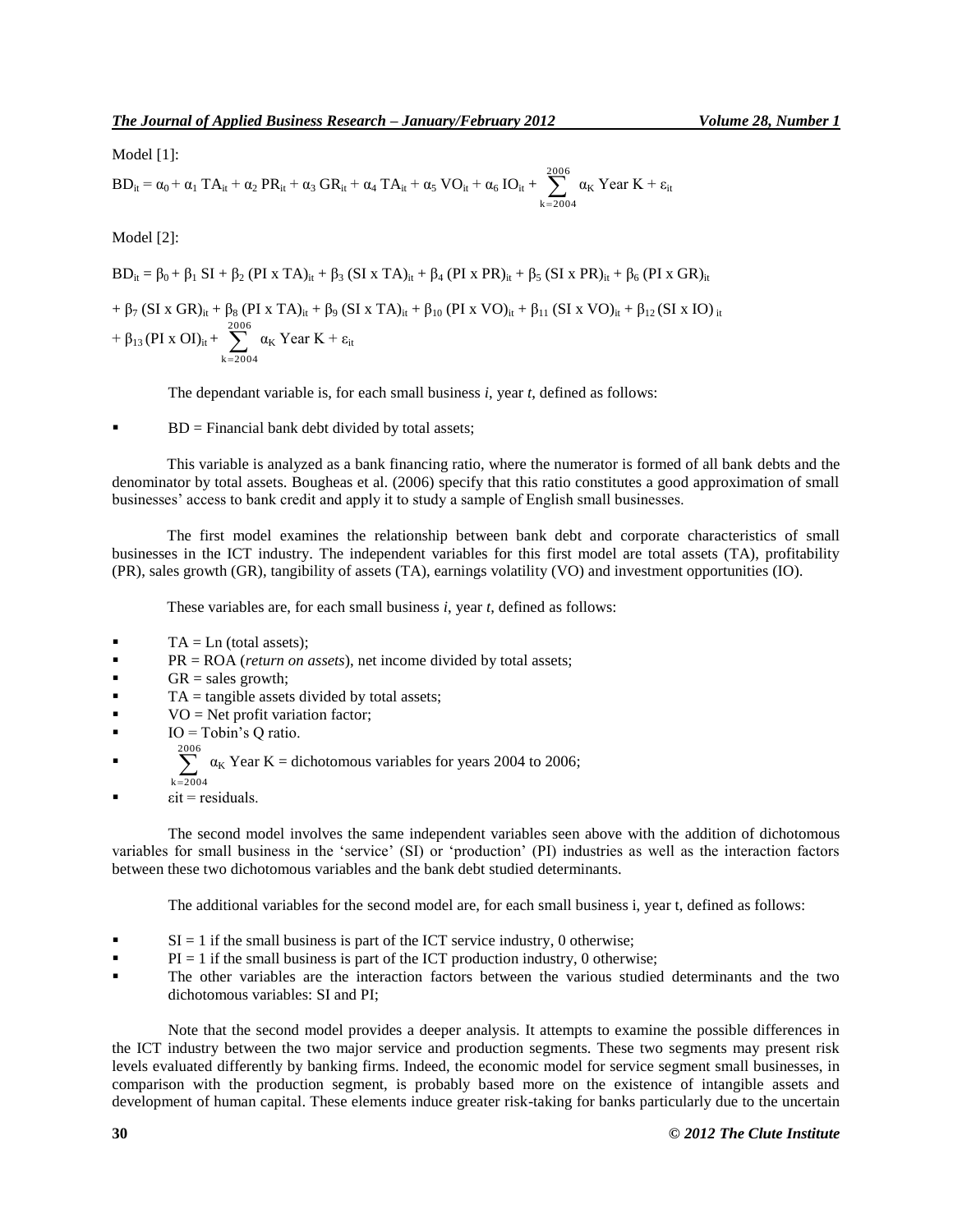## *The Journal of Applied Business Research – January/February 2012 Volume 28, Number 1*

return on investment. This attitude by banks with regards to service segment small businesses may be largely explained by the greater likelihood of bankruptcy. Since, as discussed above, the availability of debt seems to depend directly on risk. This notion of risk may therefore differently affect access to bank debt depending on whether the small business belongs to the service segment or production segment. Thus, it is appropriate to study the interactions between various determinants for bank debt and the SI and PI variables using the second model. These interactions may be interpreted as if a separate study had been performed for each of the two ICT industry activity segments.

#### **IV. EMPIRIC RESULTS**

## **Descriptive Statistics**

Table 1 below presents the descriptive statistics. The dependant variable is composed of bank debt. On average, for our small business sample, it is 5.1% of total assets. This average varies from 0.1% of total assets for the first quartile to 6.6% for the last quartile. These observed averages are lower than those in previous studies conducted on small business samples from all industries (Cassar and Holmes, 2003, Sogorb-Mira, 2005, etc.).

With regards to independent variables, we note that total assets are 9,368. Profitability measured by the ROA (*return on assets*) ratio reaches an average of 0.7% which means that earnings for ICT industry small business represents an average less than 1% of total assets. Sales growth reaches an average of 50.4%. Nevertheless, this average is -5.2% for the first quartile and 40.9% for the third. Average tangibility equals 42% meaning that total assets for our small business sample is almost half composed of non-current assets. Earnings volatility is on the order of 63%. Lastly, investment opportunities are 6.038. Among all these determinants retained for the purposes of this study, the investment opportunities variable demonstrates the highest "variability" since its standard deviation is the highest.

| <b>Table I: Descriptive Statistics</b> |       |          |          |          |                  |        |  |  |
|----------------------------------------|-------|----------|----------|----------|------------------|--------|--|--|
|                                        | Mean  | Median   | St. Dev. |          | <b>Ouartiles</b> |        |  |  |
|                                        |       |          |          | 25       | 50               | 75     |  |  |
| <b>BD</b>                              | 0.051 | 0.093    | 0.001    | 0.013    | 0.066            | 0.050  |  |  |
| <b>TA</b>                              | 9,368 | 9,367    | 1.404    | 8.421    | 9.367            | 10,302 |  |  |
| <b>PR</b>                              | 0.007 | 0,020    | 0,167    | $-0,042$ | 0,020            | 0,078  |  |  |
| GR                                     | 0.504 | 0,126    | 2,363    | $-0.052$ | 0.126            | 0,409  |  |  |
| AT                                     | 0.420 | 0,384    | 0.242    | 0.214    | 0.384            | 0,608  |  |  |
| V <sub>O</sub>                         | 0.630 | $-0,278$ | 22,853   | $-1,032$ | $-0.278$         | 0.800  |  |  |
| <b>IO</b>                              | 6,038 | 1.194    | 43,997   | 0,479    | 1,194            | 3,285  |  |  |

[See above for variable definitions]

Table 2 presents the Pearson correlation matrix between the independent variables. This table allows us to examine the possible degree of collinearity between various explicative variables. As expected, it shows certain statistically significant correlations. As an example, total accounting assets is positively correlated to tangibility at the 1% level. Also, total assets is negatively related to investment opportunities at the 1% level, demonstrating that companies whose total assets are large are those that have the least significant investment opportunities since we may consider that these firms have achieved their maturity phase. On the whole, and despite certain statistically significant correlations between explicative variables, the coefficients do not seem to be high enough (less than the 0.5 level determined by Grace and Hoh, 2005) to cause multi-collinearity issues. In comparison, the correlation levels obtained are comparable to those of Sogorb-Mira (2005) and Cassar and Holmes (2003).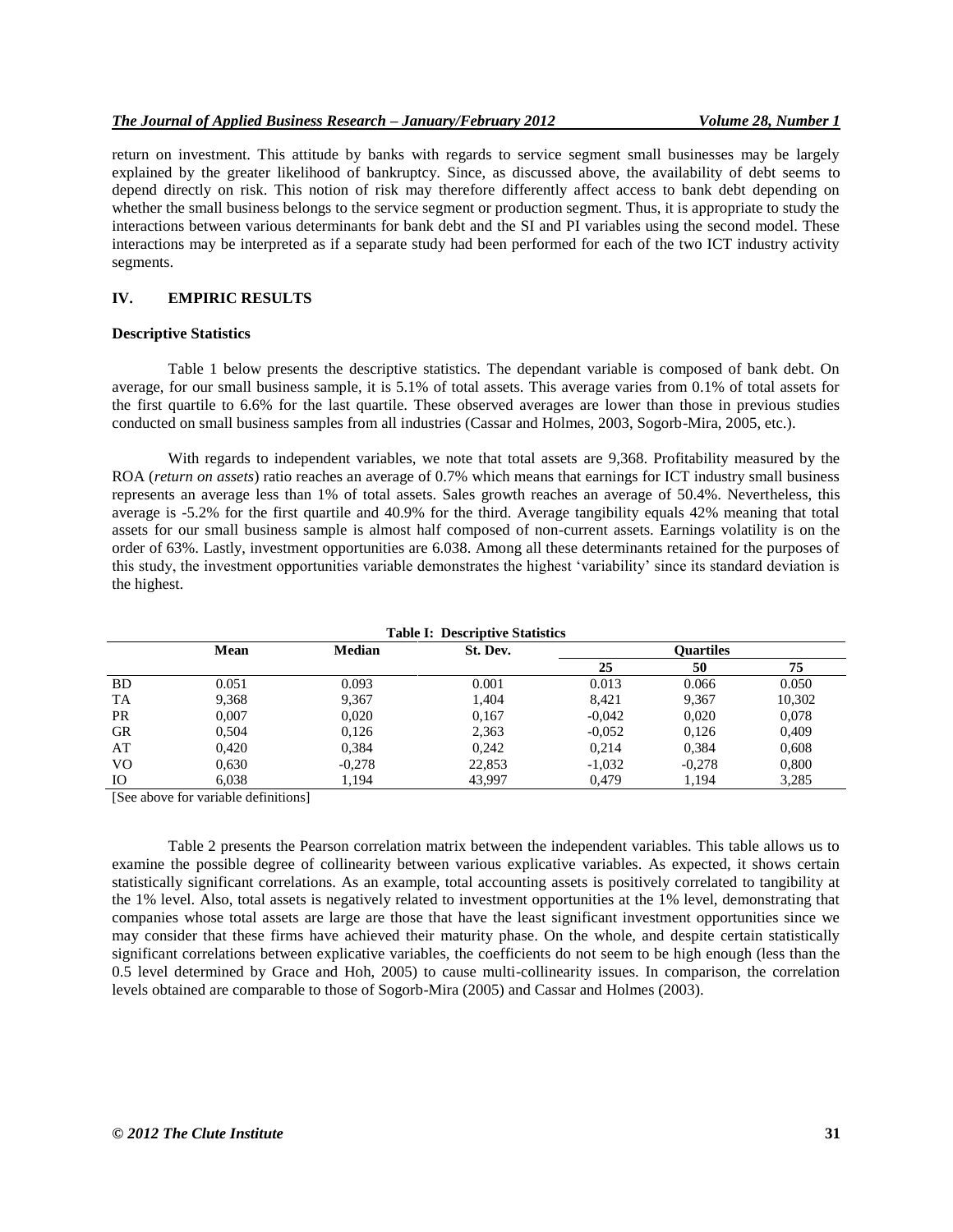*The Journal of Applied Business Research – January/February 2012 Volume 28, Number 1*

| <b>Table II: Pearson Correlation Matrix</b> |           |           |           |          |          |           |  |
|---------------------------------------------|-----------|-----------|-----------|----------|----------|-----------|--|
|                                             | <b>TA</b> | <b>PR</b> | <b>GR</b> | AT       | VO       | <b>IO</b> |  |
| <b>TA</b>                                   |           | $-0,128$  | $-0.058$  | 0,456    | 0,033    | $-0,284$  |  |
|                                             |           | (0,003)   | (0, 184)  | (0,000)  | (0, 454) | (0,000)   |  |
| <b>PR</b>                                   |           | 1         | 0,044     | $-0,219$ | $-0.065$ | 0,010     |  |
|                                             |           |           | (0,315)   | (0,000)  | (0,137)  | (0, 819)  |  |
| <b>CR</b>                                   |           |           |           | $-0.071$ | 0,068    | 0,015     |  |
|                                             |           |           |           | (0,106)  | (0,120)  | (0,731)   |  |
| AT                                          |           |           |           |          | 0.031    | $-0,117$  |  |
|                                             |           |           |           |          | (0, 483) | (0,007)   |  |
| V <sub>O</sub>                              |           |           |           |          |          | 0,005     |  |
|                                             |           |           |           |          |          | (0,903)   |  |
| IO                                          |           |           |           |          |          |           |  |

[See above for variable definitions]

#### **Multivariate Analysis**

Table 3 presents the empirical results from the first proposed multiple regression model. Note that only the profitability (PR) and size (TA) variables have statistically significant coefficients at the 1% level. Consequently, there are no statistically significant relationships at the 10% level between total assets (AT), sales growth (GR), volatility (VO), investment opportunities (IO) and the banking debt ratio (BD). These results may seem astonishing, at least with regards to the absence of a relationship between the level of bank debt and the firm"s size (AT). In principle, a higher value for the firm measured by its total assets may provide potential creditors an interesting reimbursement guarantee with respect to an asset-based approach to solvability. This counter-intuitive result is nevertheless coherent with that found by Kremp and Stöss (2001) for a sample of French small businesses.

Consistent with the arguments of the pecking order theory, the firm"s profitability is negatively related to bank financing. On the whole, these results are reported by most previous studies (Chittenden et al., 1996; Jordan et al., 1998; Michaelas et al., 1999). They confirm that managers of highly profitable companies prefer internal resources to external financing. Therefore, managers of ICT industry small business seem to favor financing sources that do not reduce their level of ownership and control.

Asset tangibility also affects access to bank debt for ICT industry small business. Indeed, tangibility is negatively and significantly correlated to the bank debt variable at the 1% level. The negative correlation between tangibility and bank debt contradicts the predications of the static trade-off theory. This unexpected result seems to highlight the difficulties encountered by ICT industry small businesses to finance their tangible asset elements using bank credit whereas the same asset elements provide physical guarantees for creditors. Applying this reasoning using information asymmetry in the bank financing domain is based on the fact that lenders have difficulty assessing borrowers" projects and monitoring their behavior. Borrowers have a much finer degree of information than lenders with regards to project viability, actual risks, and expected profitability. To reduce this information asymmetry, the credit institution may be tempted to implement monitoring mechanism whose effect will be to significantly increase management costs (collecting detailed information, financial analysis, periodic monitoring, etc.). A natural reaction may be to be more selective with regards to risks, which reduces the agency costs and the pricing level. This effect is probably more significant for ICT industry small businesses that for major firms for which the cost of collecting information is relatively less significant. Indeed the characteristics of ICT industry small businesses (immaterial assets, high R&D presence, etc.) imply a greater probability of defaulting on repayment. The most risky projects are excluded from bank financing.

| <b>Table III: Results of the First Regression Model</b> |                  |             |          |          |           |            |  |
|---------------------------------------------------------|------------------|-------------|----------|----------|-----------|------------|--|
| Intercept                                               | TA               | PR          | GR       |          | VО        | 10         |  |
| 0.105                                                   | 0.033            | $-0.336$    | $-0.023$ | $-0.186$ | $-0.001$  | $-0.041$   |  |
| [3,324]                                                 | [0.654]          | $[-7, 925]$ | [-0.557] | [-3.990] | $-0.0241$ | $[-0.896]$ |  |
| (0.001)                                                 | (0.513)          | (0.000)     | (0.577)  | (0.000)  | (0.981)   | (0.371)    |  |
| $\frac{1}{2}$ 1. D <sub>1</sub> 1. 1. D <sub>0</sub>    | $10.107/D - 101$ |             |          |          |           |            |  |

Adj.  $R^2 = 11,3\% / F = 12,135 / P < 1\%$ 

Note: Table 3 presents correlation coefficients, [*t*] statistics and (P.) values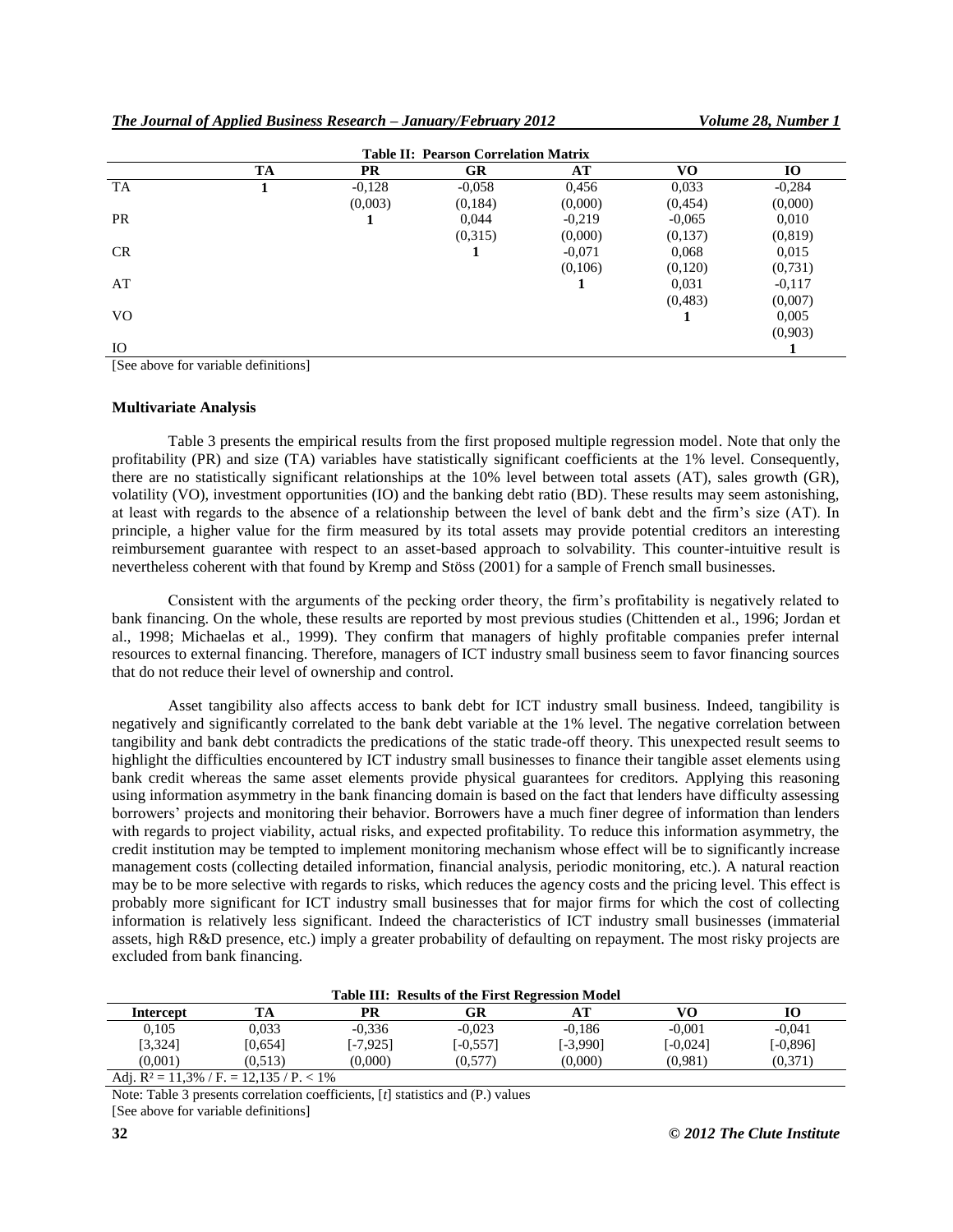Table 4 presents the empirical results of the second considered model in this study. It highlights the relationship between the capital structure and bank debt ratio determinants based on whether the small business is part of the production or service segment. We have identified negative relationships between bank debt and the profitability and asset tangibility variables for both segments. Nevertheless, the sign is more significant for service segment. This means that the greater the profitability the less small business finance their growth using bank debt. This result is coherent with the arguments of the pecking order theory. Managers prefer to self-finance a large portion of their more risky investments, i.e. those that offer the highest profitability. Another explanation may be found in the banker/small business manager relationship. Banks refuse to grant credit to finance risky projects. So managers must cope with a moral hazard. They are obligated to find other sources of internal financing.

Production segment small businesses are the only ones that show a positive and significant relationship at the 10% level between their size and bank debt. This result corroborates certain previous empirical studies (Kashyap et al., 1996; Atanasova and Wilson 2004; and Bougheas et al., 2006). Nevertheless, our study"s originality is in regards to service segment small businesses. Indeed, the size variable does not affect the level of bank debt for small businesses in this segment. Yet, asset size (TA) is a significant determinant conditioning access to bank credit. The size variable behaves as an approximation of the physical guarantees available (tangible fixed assets) for creditors. The explanation of this phenomenon may be found in bankers' perception with regards to the project's risk. They will be more inclined to finance tangible asset renewal or growth projects than projects aimed at establishing R&D processes or purchasing a patent. So, the size criterion acts positively on bank debt if and only if the firm"s total assets contain a majority of tangible assets. This is why the size variable is not significant for service segment ICT small businesses. More generally, this distinction between service and industrial small businesses seems pertinent in analyzing access to bank credit in so far as the former seem to be more rationed that the latter. The Basle Committee, guarantor of international prudential standards, seems to have taken this phenomenon into consideration in deploying a credit risk analysis adapted to various small business industries. This development currently underway in the Basle II regulations should theoretically incite banks to more finely apprehend the level of risk for investment projects and better adapt pricing. Indeed, regulatory capital will develop more strongly with the credit risk than under the former Basle I system. The results that we have highlighted demonstrate that this change in bank behavior with regards to ICT industry small businesses is not yet visible during our study period.

| Table IV: Results of the Second Regression Model     |           |         |          |             |             |             |          |             |  |
|------------------------------------------------------|-----------|---------|----------|-------------|-------------|-------------|----------|-------------|--|
|                                                      | Intercept | FA      | TA       | PR          | GR          | AТ          | VО       | 10          |  |
| Group 1:                                             |           |         | 0.631    | $-0.171$    | $-0.039$    | $-0.143$    | 0.060    | $-0.038$    |  |
| SI                                                   |           |         | [1,604]  | $[-3, 592]$ | [-0,866]    | $[-1, 786]$ | [1,385]  | $[-0, 751]$ |  |
|                                                      |           |         | (0,100)  | (0.000)     | (0, 387)    | (0.075)     | (0,167)  | (0, 453)    |  |
|                                                      | 0.088     | 0.670   |          |             |             |             |          |             |  |
|                                                      | [2,631]   | [1,606] |          |             |             |             |          |             |  |
|                                                      | (0,009)   | (0,100) |          |             |             |             |          |             |  |
| Group $2$ :                                          |           |         | 0.025    | $-0.303$    | $-0.009$    | $-0.215$    | $-0.037$ | $-0.027$    |  |
| PI                                                   |           |         | [0, 165] | $[-7,051]$  | $[-0, 218]$ | $[-3,610]$  | [-0,871] | [-0,587]    |  |
|                                                      |           |         | (0, 869) | (0.000)     | (0,828)     | (0,000)     | (0, 384) | (0, 558)    |  |
| $\lambda$ 1. $\mathbf{D}$<br>110/1<br>$2017/D - 101$ |           |         |          |             |             |             |          |             |  |

**Table IV: Results of the Second Regression Model**

Adj.  $R^2 = 11\% / F = 6,015 / P < 1\%$ 

Note: Table 4 presents correlation coefficients, [*t*] statistics and (P.) values

[See above for variable definitions]

# **CONCLUSION**

Small business financing is of capital importance for the French economy, since small businesses, more than major groups, are vectors for innovation and employment. Their growth and durability depend, in part, on the way they obtain financing for their growth. The presence of intangible assets in ICT industry small businesses' balance sheets, particularly those in the service industry, requires banking firms to be prudent. On the basis of this remark, this article studied ICT industry small businesses" access to bank credit. This work was based on the pecking order and static-trade off theories. The empirical analysis involved a sample of 539 firm-years examined for a 4 year period from 2003 to 2006. This sample was divided into two groups: the first group included ICT industry small businesses belonging to the "service" industry and the second those belonging to the "production" industry.

#### *© 2012 The Clute Institute* **33**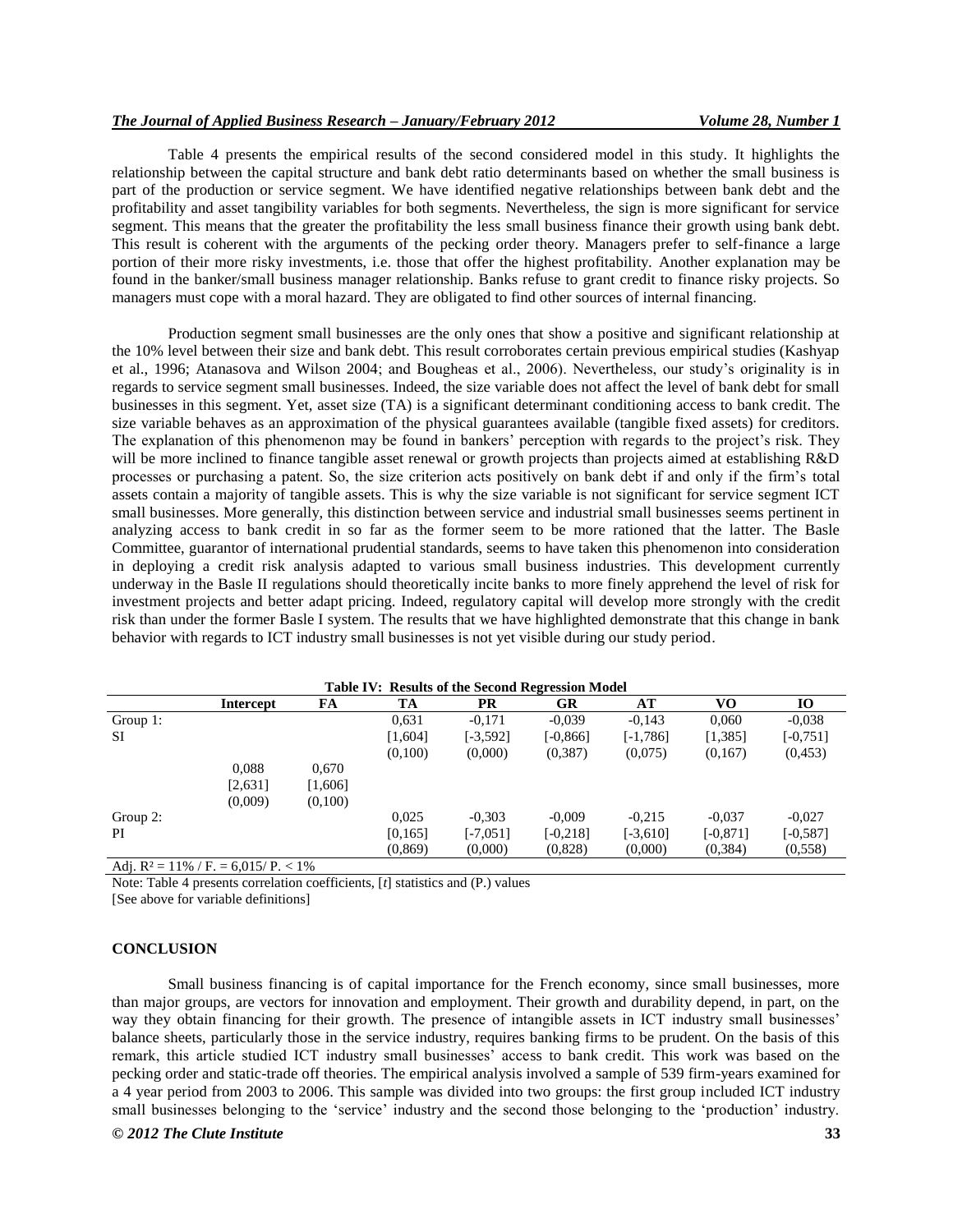# *The Journal of Applied Business Research – January/February 2012 Volume 28, Number 1*

Several interesting results must be put into perspective. We obtained a negative relationship between profitability and bank debt, whether the firm belonged to the industrial or service segment, which is coherent with the predictions of the pecking order theory. ICT industry small business managers finance their investment primarily through internal resources. We also obtained a negative relationship between asset tangibility and the bank debt ratio. This unexpected result seems to raise the issue of credit rationing. This latter point seems more significant for "service" segment small businesses. This contribution to the analysis of bank credit access for a sample of French ICT industry small businesses may provide some enlightenment and be of interest to all actors involved in small business financing such as researchers, finance professionals, banks, and governmental authorities.

# **AUTHOR INFORMATION**

**Dr. Ramzi Benkraiem** is a Professor of Financial Accounting at IESEG School of Management and a researcher at the LEM center (CNRS, UMR 8179). His main research interests are firm financing policy and capital structure with a special focus on SMEs. He published several papers in both French and international peer reviewed journals. E-mail: r.benkraiem@ieseg.fr. Corresponding author.

**Dr. Anthony Miloudi** is a Professor of Finance at La Rochelle Business School, and a researcher at the CRIEF center - University of Poitiers. His current research interests concern corporate finance of small businesses. He published numerous papers in peer reviewed journals. E-mail: miloudia@esc-larochelle.fr

# **REFERENCES**

- 1. Andrade, G. et Kaplan, S. (1998) "How costly if financial (not economic) distress? Evidence from highly leveraged transactions that became distressed", *Journal of Finance,* Vol. 53, No. 5, pp. 1443-1494.
- 2. Atanasova, C.V et Wilson, N., (2004), "Disequilibrium in the U.K. Corporate Loan Market", *Journal of Banking and Finance*, Vol. 28, pp. 595-614.
- 3. Aubier, M. et Cherbonnier, F. (2007) [in French], "Firm access to bank credit", available at: [http://www.cedef.minefi.gouv.fr/directions\\_services/dgtpe/TRESOR\\_ECO/francais/pdf/2007-003-07.pdf](http://www.cedef.minefi.gouv.fr/directions_services/dgtpe/TRESOR_ECO/francais/pdf/2007-003-07.pdf)
- 4. Blose, L.E. et Shieh, J.C.P. (1997) "Tobin"s Q ratio and Market Reaction to Capital Investment Announcements", *The Financial Review*, Vol. 32, No. 3, pp. 449-476.
- 5. Bougheas, S., Mizen, P et Yalcin, Y. (2006), "Access to External Finance: Theory and Evidence on the Impact of Monetary Policy and Firm-Specific Characteristics", *Journal of Banking and Finance*, Vol. 30, pp. 199-227.
- 6. Cassar, G. et Holmes, S. (2003) "Capital structure and financing of SMEs: Australian evidence", *Accounting and Finance,* Vol. 43, No. 2, pp. 123-147.
- 7. Chittenden, F., Hall, H. et Hutchinson, P. (1996) "Small firm growth, access to capital markets and financial structure: Review of issues and empirical investigation", *Small Business Economics,* Vol. 8, No. 1, pp. 59-67.
- 8. DeAngelo, A. et Masulis, R. (1980) "Optimal capital structure under corporate and personal taxation", *Journal of Financial Economics,* Vol. 8, No. 1, pp. 3-29.
- 9. Drobetz, W. et Fix, R. (2005) "What are the Determinants of the Capital Structure? Evidence from Switzerland", *Swiss Journal of Economics and Statistics*, Vol. 141, No. 1, pp.71-113.
- 10. Gugler, K., Mueller, D.C. et Yurtoglu, B.B. (2004), "Marginal Q, Tobin"s Q, Cash Flow, and Investment", *Southern Economic Journal*, Vol. 70, No. 3, pp. 512-513.
- 11. Grace C.H. et Koh P.S., (2005), "Does the presence of institutional investors influence accruals management? Evidence from Australia", *Corporate Governance*, Vol. 13, No. 6, pp. 809-823.
- 12. Jensen, M. et Meckling, W. (1976), "Theory of the Firm: Managerial Behavior, Agency Costs and Ownership Structure", *Journal of Financial Economics,* Vol. 3, No. 4, pp. 305-360.
- 13. Jordan, J., Lowe, J, et Taylor, P. (1998) "Strategy and Financial Policy in UK Small Firms", *Journal of Business Finance and Accounting*, Vol. 25, No. 1/2, pp.1-27.
- 14. Kashyap, A.K., Stein, J.C et Wilcox, D.W, (1996), "Monetary Policy and Credit Conditions: Evidence from the Composition of External Finance: Reply", *American Economic Review*, Vol 86, pp. 310-314.
- 15. Kremp, E et Stöss, E., (2001) [in French], "Debt structure of firms in France and Germany", *Economie et Statistiques*, No. 341/342, pp. 153-171.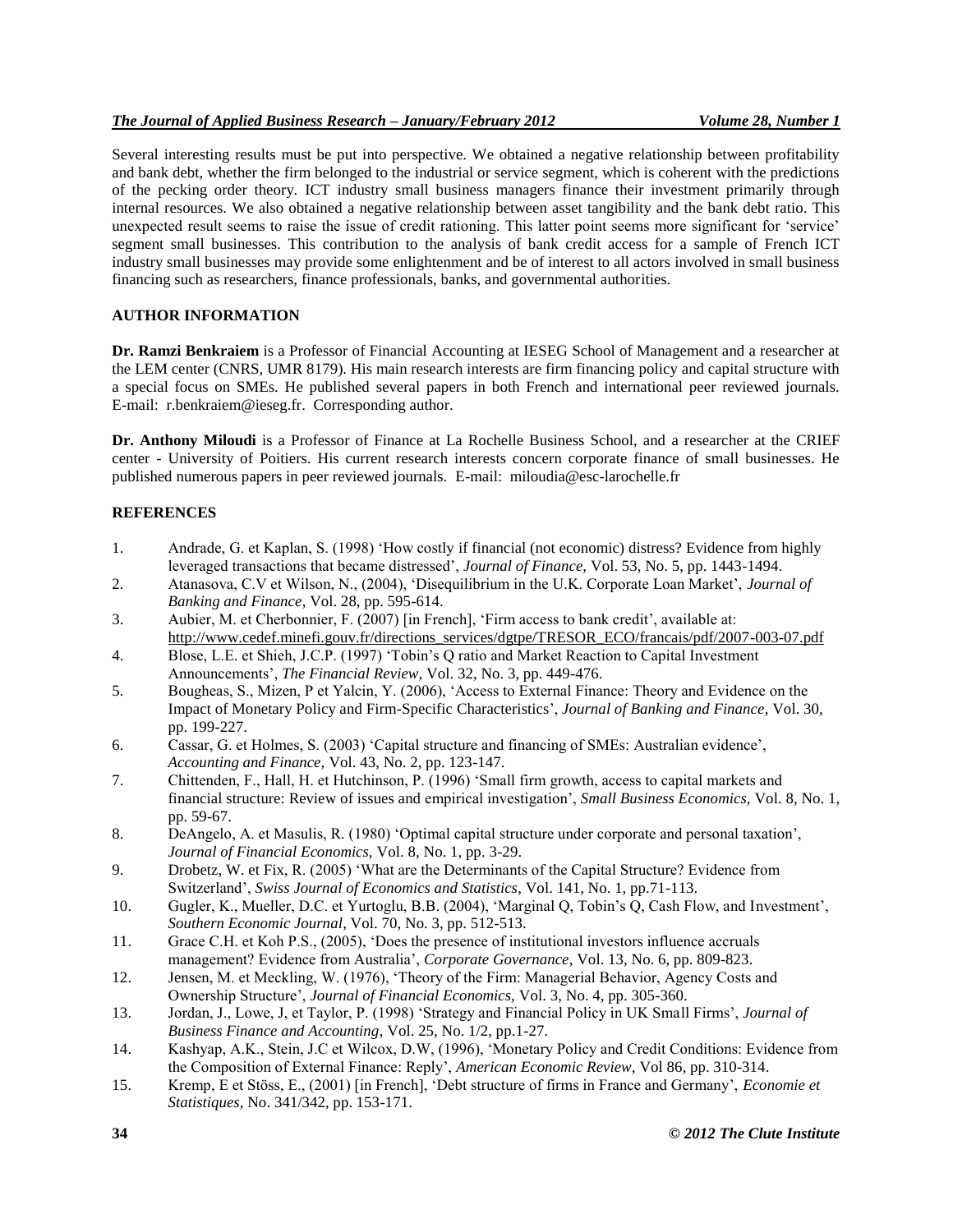- 16. Lang, L.H.P. et Litzenberger, R.H. (1989) "Dividend Announcements: Cash Flow Signaling versus Free Cash Flow Hypothesis?", *Journal of Financial Economics*, Vol. 24, No. 1, pp. 181-191.
- 17. Michaelas, N., Chittenden, F. et Poutziouris, P. (1999), "Financial policy and capital structure choice in U.K. SMEs: Empirical evidence from company panel data", *Small Business Economics*, Vol. 12, No. 2, pp. 113-130.
- 18. Myers, S.C. (1984), "The Capital Structure Puzzle", *Journal of Finance,* Vol. 39, No. 3, pp. 575-592.
- 19. Myers, S.C et Majluf, N.S. (1984), "Corporate Financing and Investment Decisions When Firms Have Information that Investors Do Not Have", *Journal of Financial Economics,* Vol. 13, No. 2, pp. 187-221.
- 20. Oliner, S. et Rudebush, G., (1996), "Monetary Policy and Credit Constraints: Evidence from the Composition of External Finance: Comment", *American Economic Review*, Vol 86, pp. 300-309.
- 21. Sogorb-Mira, F. (2005), "How SME Uniqueness Affects Capital Structure", *Small Business Economics*, Vol. 25, No. 5, pp. 447-457.
- 22. Stiglitz, J et Weiss, A. (1981), "Credit Rationing with Imperfect Information", *American Economic Review*, Vol 71, pp. 393-410.
- 23. Ziane, Y., (2004) [in French], "Debt structure of French SMEs", *Revue Internationale PME*, vol. 17, n°1.